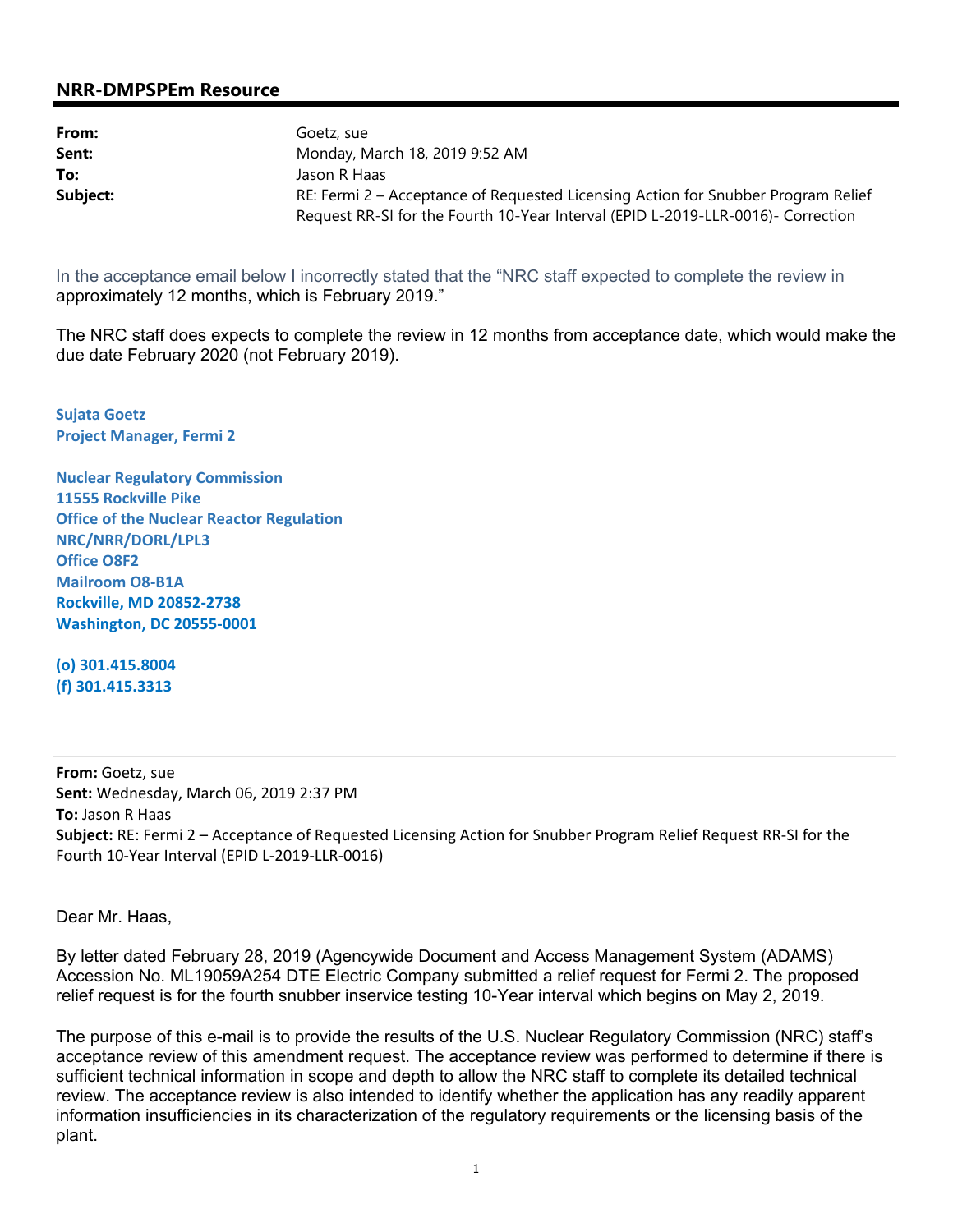The NRC staff has reviewed your application and concluded that it does provide technical information in sufficient detail to enable the NRC staff to complete its detailed technical review and make an independent assessment regarding the acceptability of the proposed amendment in terms of regulatory requirements and the protection of public health and safety and the environment. Given the lesser scope and depth of the acceptance review as compared to the detailed technical review, there may be instances in which issues that impact the NRC staff's ability to complete the detailed technical review are identified despite completion of an adequate acceptance review. If additional information is needed, you will be advised by separate correspondence.

Based on the information provided in your submittal, the NRC staff has estimated that this licensing request will take approximately 100 hours to complete. The NRC staff expects to complete this review in approximately 12 months, which is February 2019. If there are emergent complexities or challenges in our review that would cause changes to the initial forecasted completion date or significant changes in the forecasted hours, the reasons for the changes, along with the new estimates, will be communicated during the routine interactions with the assigned project manager.

These estimates are based on the NRC staff's initial review of the application and they could change, due to several factors including requests for additional information, unanticipated addition of scope to the review, and review by NRC advisory committees or hearing-related activities. Additional delay may occur if the submittal is provided to the NRC in advance or in parallel with industry program initiatives or pilot applications.

If you have any questions, please contact me.

**Sujata Goetz Project Manager, Fermi, Unit 2** 

**Nuclear Regulatory Commission 11555 Rockville Pike Office of the Nuclear Reactor Regulation NRC/NRR/DORL/LPL3 Office O8F2 Mailroom O8-B1A Rockville, MD 20852-2738 Washington, DC 20555-0001** 

**(o) 301.415.8004 (f) 301.415.3313**